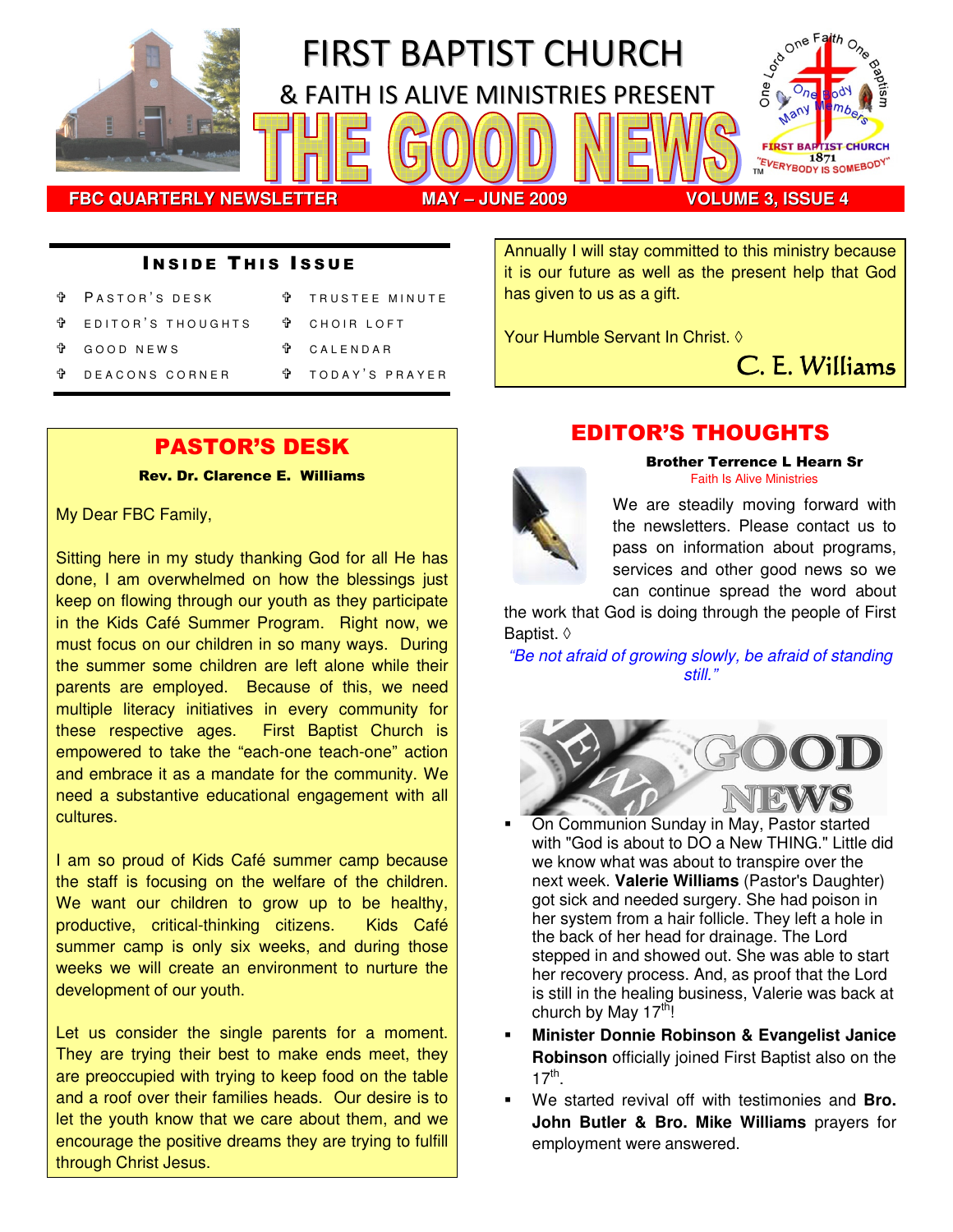- -Revival started on the afternoon of May  $17<sup>th</sup>$  with a fellowship meal followed by
	- o **Rev. Collin Figueroa** of Bethel AME preaching "Which Person Are You?"
	- o On Monday the 18th **Min. Chris Johnson** of DuRaG Ministries preached about "What Am I Supposed to Do?"
	- o On Tuesday the 19<sup>th</sup> Dr. Nikita Imani of Bethel AME preached about "What God has Planned for You."
	- o On Wednesday the 20<sup>th</sup> **Rev. Owen Johnson of New Heart, New Spirit Ministries** closed with "God is with You, You Can Take the Hill."
- - Pastor preached at Mt. Union UMC in Strasburg, VA on May 24<sup>th</sup>.
- -1<sup>st</sup> Lady gave away items for families with small children in need during the morning service on May 31 $^{\rm st}$ .
- - Founder's Day for Brackett Morrell was cancelled at Mt. Caramel Baptist Church due to a deacons death. It was moved to Wainwright BC in Charlestown, WV @ 3 PM on May  $31^{st}$ .
- - The month of June was a little busy. **Kid's CAFÉ'** Registration was scheduled from 9 AM – 4 PM on June  $15^{th} - 18^{th}$ . Approximately 50 Kids registered during this week of registration.
- - An Ice Cream Social was held at Bethel AME on June 21<sup>st</sup> for registration for Vacation Bible **School** and VBS was held at Simms from June  $22^{nd} - 26^{th}$ .
- - **DuRaG Ministry** was in charge of the worship service on June 21<sup>st</sup> with Bro. Troy Burnett serving as Worship Leader that morning. We were especially blessed by the praise dance that was rendered. This was also Father's Day. Minister Johnson preached about "I am Looking for YOU." It was from the parable in Luke 5:11-24.
- - Before morning service started on June 28, we found out that **Sis. Pat Blakey** had fallen and broken her hip early that morning. Sis. Blakey is recovering well and we praise God for her healing.
- - Later on that morning the Spirit was high during the morning worship service. Pastor spoke about "Lord, Give Me the Strength to Climb." Also that morning, **Rev. Donald Smith** of Antioch Baptist Church in Chandler, Texas & **Rev. Lamont Smith** of Trinity Baptist Church in Dallas, Texas visited FBC with their families. They were vacationing at Massanutten. Pastor asked them to give reflections that morning. If you were not there, as our 1st Lady says, "I took your blessing". **Minister**

**& Evagelist Robinson** were also there. During the invitation Rev. Donald Smith told us that we are in a location where people watch and like what they see from us. He stated we must go out from beyond these walls and bring the lost to Christ and that he feels the people right around the neighborhood are just waiting for us to bring them to Christ. The Lord also touched his heart regarding the Media Ministry and led him to call for a special offering which raised about \$600 for the TV Ministry. ◊

## DEACONS CORNER

#### Deacon Anthony Bailey

The Deacons continue to visit with the sick and shut in. Also our Deacons have been doing Good Samaritan deeds behind the scenes to needy families of First Baptist and



the local Community. The Pastors Lamont & Donald Smith, the visiting Pastors from Texas, led Bible Study. It turned into a mini service with praise & worship and mini sermonettes that picked back up from worship service on that Sunday.  $\Diamond$ 



## TRUSTEE MINUTE

#### Sister Elaine T. Blakey

The Missionary & Trustee Day featuring Dr. Rev. Vernon E. Ross, Jr. of Bethel AME of Pottstown, PA on June  $14<sup>th</sup>$  was a high time in the lord. He spoke about "When the Battle Comes, Keep Singing his Praises." They brought two buses in support of this program.  $\diamond$ 

## CHOIR LOFT

#### Brother John Butler

- -We started a  $2<sup>nd</sup>$  month on radio.
- - A Taste of Spirit visited Winchester Semi-Annual Meeting with pastor as he preached.
- -On May  $17<sup>th</sup>$  A Taste of Spirit took pictures in the New Suits that were purchased. Bro. Jeff Butler did this for us.
- - During revival A Taste of Spirit provided music on the  $17<sup>th</sup>$  &  $20<sup>th</sup>$ . The Voices of Praise provided music on the  $19<sup>th</sup>$ . DuRaG Ministries brought their